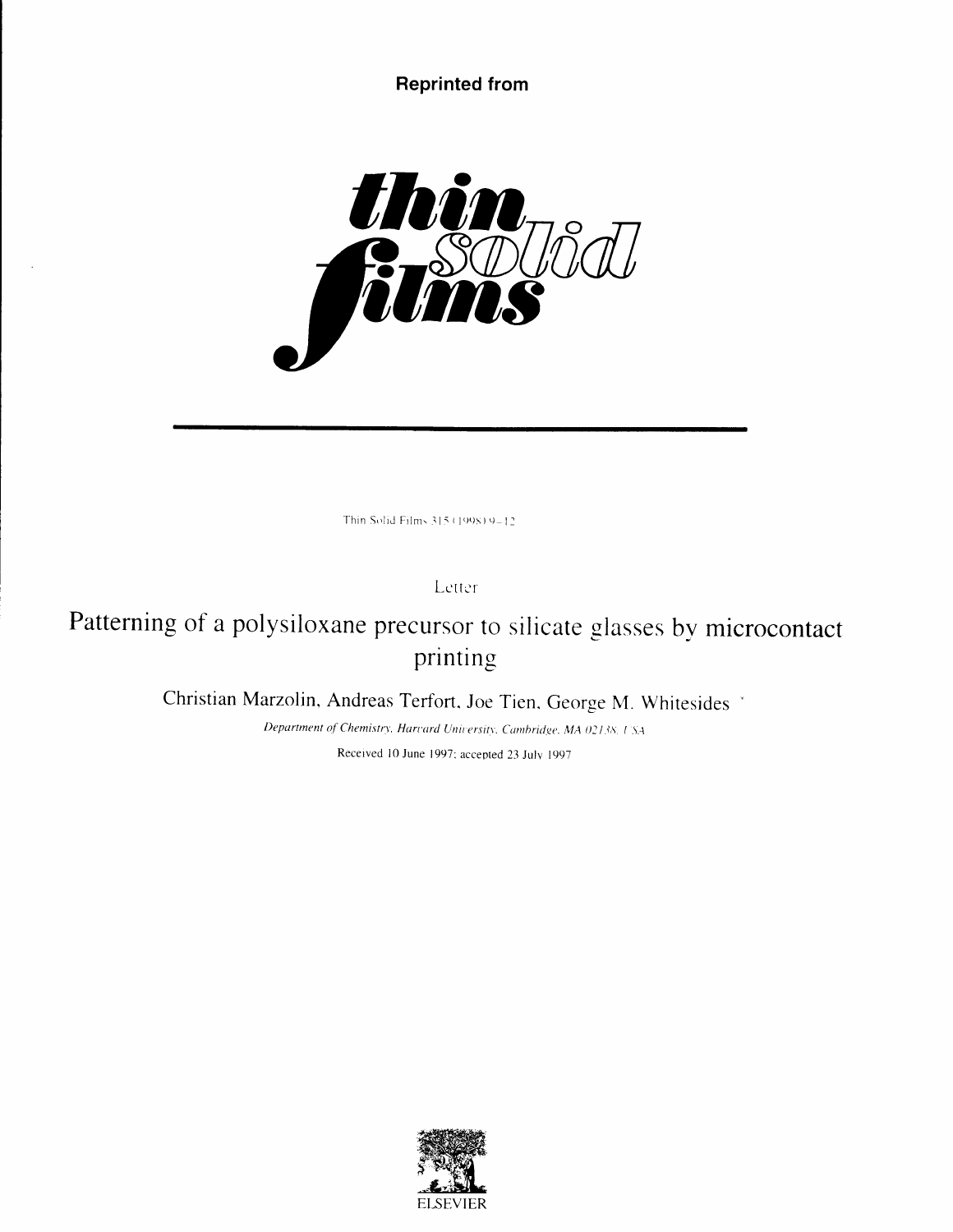



Thin Solid Films 315 (1998) 9-12

Letter

# Patterning of a polysiloxane precursor to silicate glasses by microcontact printing

Christian Marzolin, Andreas Terfort, Joe Tien, George M. Whitesides

Department of Chemistry, Harvard University, Cambridge, MA 02138, USA

Received 10 June 1997; accepted 23 July 1997

#### Abstract

A polysiloxane precursor to silicon dioxide was used to generate silica patterns on a flat surface. The conversion of a thin film of this polymer to silica was done either by photolithography or by printing an organic acid on the film. The former technique allowed the formation of structures with thickness as large as  $2 \mu m$ . The latter method could generate patterns with sub-micron resolution and thicknesses smaller than 0.2  $\mu$ m. These structures could be used as resists for O<sub>2</sub> reactive ion etching (RIE). © 1998 Published by Elsevier Science S.A.

Keywords: Glass photoresist: Microcontact printing; Polysiloxane

## 1. Introduction

This paper describes a new method to generate  $\mu$ m-scale patterns of silicate glass on flat and non-planar substrates. The precursor material is a polysiloxane polymer (spin-on glass), which can be crosslinked into silica by exposure to protons. Two different methods can lead to the formation of silica structures. The first method—which has been described in the literature [1]—involves the sensitization of the polysiloxane by a UV acid generator and produces patterns by photolithography. The second, non-photolithographic technique that we describe converts the polymer to silica by bringing an elastomeric stamp bearing the desired pattern and inked with a suitable acid into contact with it. This method—microcontact printing ( $\mu CP$ ) of acids—is a useful variant of 'soft lithography' [2].

Layers of silicon dioxide or spin-on glass are commonly used in VLSI fabrication. They have good planarization and dielectric properties [3]. They are also used as resists for etching metallic and organic layers [4]. Chemically amplified glass photoresist (GP) [1] has given conventional spin-on glass the capability to accept patterning, and has been used as a resist in multilevel processing.

Microcontact printing ( $\mu CP$ ) has been developed to pattern self-assembled monolayers (SAMs) on gold and silver [5], and, with more difficulties, on Si/SiO, and other substrates [6]. These monolayers can act as resists for wet etching and allow the fabrication of microstructures [7]. The combination of acid-sensitive spin-on glass and  $\mu$ CP provides a useful new capability to form silica microstructures.

Here, we present a method to fabricate a patterned glass film. A film of acid-sensitive spin-on glass on a silicon wafer is stamped with a suitable acid. The acid diffuses into the film and induces the transformation of the polymer into a precursor to silica. After removing the unreacted polymer and curing, a silicate glass pattern is produced. Although films as thick as  $2 \mu m$  (after processing) have been patterned by UV exposure of the polysiloxane precursor, the thicknesses of the films that can be patterned by stamping did not exceed 0.2  $\mu$ m, reflecting, we presume, the requirement that the protons diffuse from the surface into the bulk of the thin film. Nevertheless, films patterned by stamping were sufficiently thick to act as resists for O, reactive ion etching (RIE) of an underlying polymer film.

# 2. Experimental

# 2.1. Materials

Polished silicon wafers (Silicon Sense, MA) were cleaned before use by sonication in trichloroethylene, acetone and methanol. Aluminum-coated wafers were pre-

Corresponding author.

<sup>0040-6090/98/\$19.00 © 1998</sup> Published by Elsevier Science S.A. All rights reserved PII S0040-6090(97)00682-2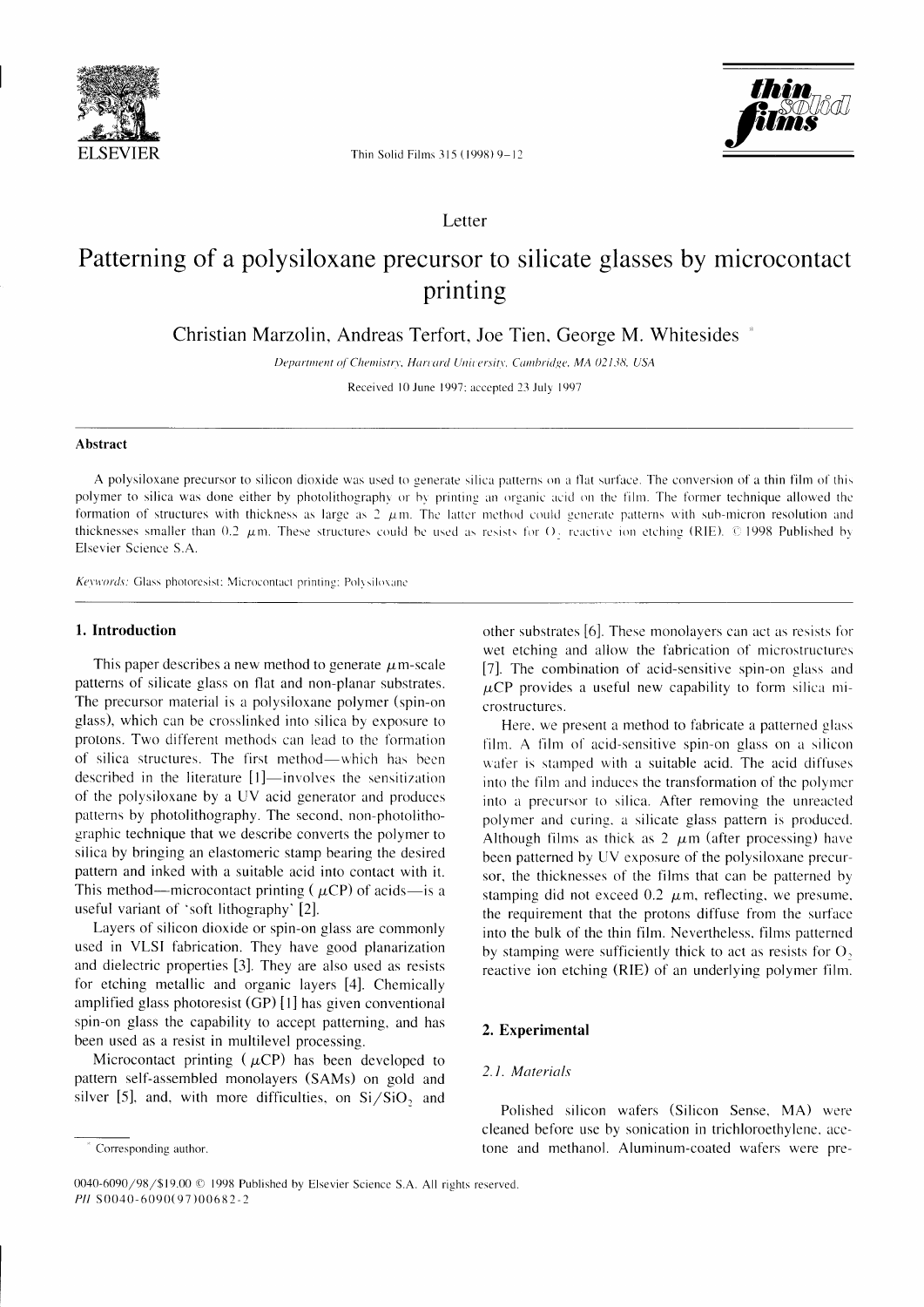pared by e-beam evaporation of  $\sim 100$  nm of Al (99.99%, Alfa). Diacetoxy-di-r-butoxysilane and methyltriacetoxysilane (United Chemicals) were used as received. Tetrahydrofuran (THF). 4-methyl-2-pentanone (MIBK). r-butyl methyl ether, 2-propanol (lPA). and triethylamine were used without further purification. Triphenylsulfonium hexafluoroantimonate  $(50\%$  in propylene carbonate) was used as received. The elastomeric molds used in  $\mu$ CP were prepared by casting a silicone precursor (Sylgard 184. Dow Corning, NY) on masters prepared by conventional photolithography [8].

#### $2.2.$  Formation of the n-alkylsulfonic acids

The commercially available (Aldrich) sodium salt of the respective sulfonic acid  $(1 \text{ g})$  was suspended in anhydrous  $Et<sub>2</sub>O$  (50 ml), and HCl was bubbled in under cooling. After l5 min, the volatiles were removed in vacuo. and the residue was resuspended in anhydrous  $Et<sub>2</sub>O$  and filtered. The clear organic phase was evaporated to dryness. yielding the corresponding sulfonic acids as colorless oils or solids. Yields were generally above 90%.

#### 2.3. Synthesis of glass photoresist

Synthesis of the glass photoresist followed the literature [1]. Briefly, a solution of  $46.2$  g of diacetoxy-di-t-butoxysilane in 1.5 l of MIBK was cooled to  $-10^{\circ}$ C under nitrogen atmosphere. and 68 ml of triethylamine was slowly added to it. A solution of deionized water in 80 ml of THF was added dropwise. and the mixture was heated to 70'C for 4 h. The silane polymerized by hydrolysis and condensation of the acetoxyl groups, the  $t$ -butoxyl groups remaining intact. We used a  $3:1$  molar ratio of water: silane. which corresponds to six equivalents in the polymerization reaction. After cooling and rinsing the solution with water. the product was purified through a short silica column.

The methyl-doped GP (GP:Me) was prepared with the same procedure as the undoped polysiloxane. except that 4 g of methyltriacetoxysilane was added as a l0%. solution in MIBK at the end of the polymerization reaction and lefi to react at 70'C for another hour. This corresponded to a 10% molar ratio of methyl to silicon.

#### 2.4. Priming

The silicon wafers were primed before spin-coating of the GP films. Priming increased the adhesion between the exposed GP and the wafer and prevented the film from cracking. A freshly prepared 1:1:10 mixture of diacetoxydi-r-butoxysilane, triethylamine, and MIBK was spincoated on the wafers at 3000 RPM. The wafers were then rinsed with IPA and deionized water. The contact angle of water with the primed surface was ca.  $40^{\circ}$  at this stage, showing that the wafer was partly covered with r-butoxyl groups.

#### 2.5. UV exposure

For UV exposure. the glass photoresist CP:Me was sensitized with  $2\%$  molar of triphenylsulfonium hexafluoroantimonatc Il]. Rfier exposure of the films through a chromc mask with a mercury lamp (main wavelengths: 365 nm and 405 nm), the wafers were baked at  $100^{\circ}$ C for 2 min. They werc then developed in anisole for 30 s with strong agitation and blown dry with nitrogen.

#### 2.6. Microcontact printing

The procedure used in patterning of GP films by  $\mu$ CP is depicted on Fig. l. An elastomeric stamp was inked by soaking for  $1 \sin a 10$ -mM solution of hexadecanesulfonic acid in a l:l mixture of t-butyl methyl ether and IPA. The stamp was blown dry for I min. It was then put in contact with the GP-coated wafer for 1 min, and the wafer was baked on a hot plate at 130°C for 20 min. Development was carried out in anisole for 20 s.

#### 2.7. Reactive ion etching

A 1.4- $\mu$ m thick film of polyimide (Pyralin PI 2556, du Pont) was spun onto a wafer and cured at  $350^{\circ}$ C for 30 min. The surface of thc fllm was then oxidized in an O. plasma for 20 s. and GP was spin-coated at 2500 RPM from a  $10\%$  MIBK solution. Microcontact printing and development of GP were performed as described above. Following development, the wafer was etched in an O.



Fig. 1. Schematic outline of the method used to fabricate patterns on a glass photoresist film by microcontact printing. The silicone stamp is briefly soaked in a  $10 \text{ mM}$  solution of hexadecanesulfonic acid in t-butyl methyl ether. It is then blown dry for 1 min and put in contact with a wafer coated with  $0.6$ - $\mu$ m thick GP film for 30 s. The wafer is baked for 10 min at  $130^{\circ}$ C on a hot plate and developed for 20 s in anisole.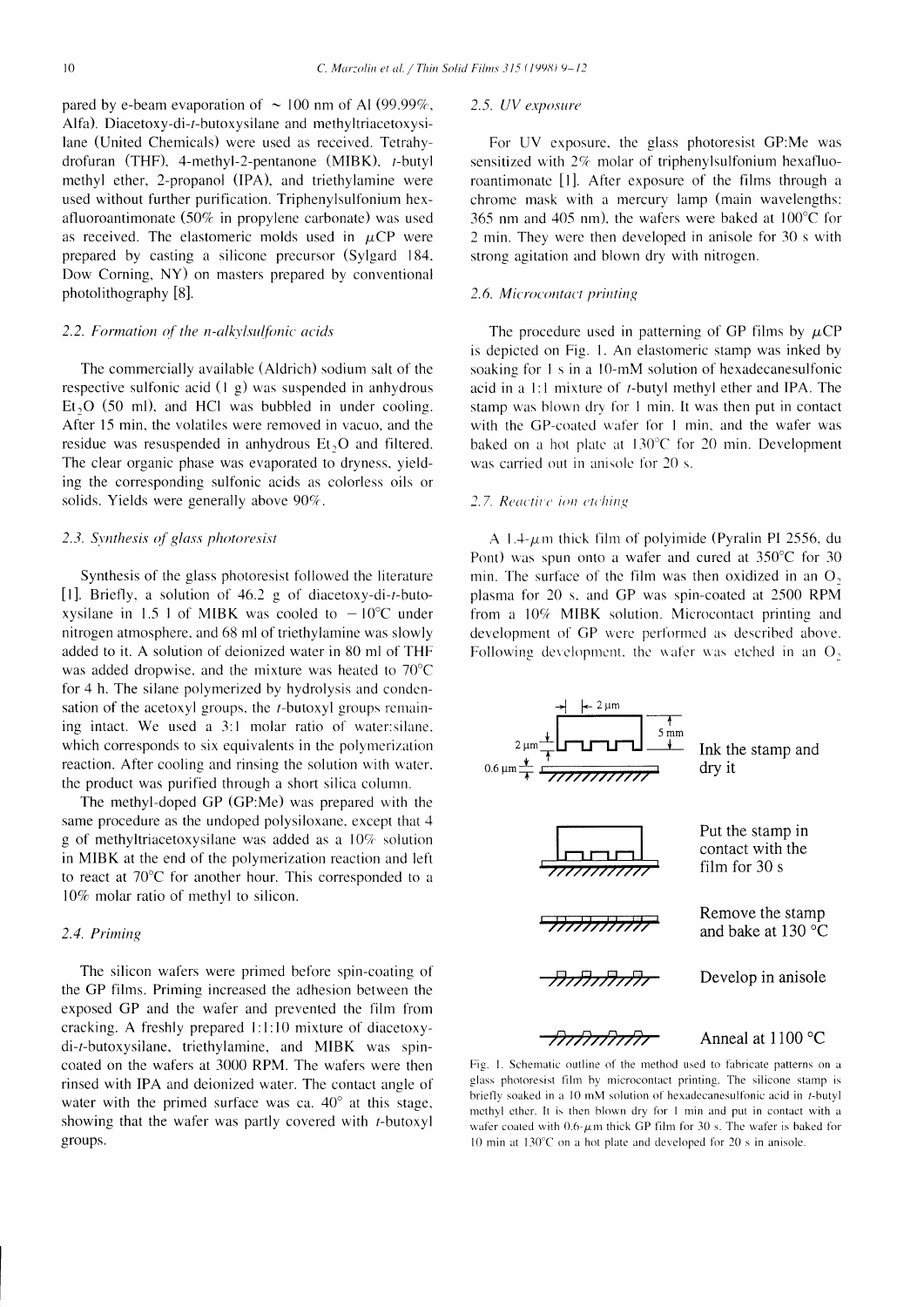RIE (25 sccm, 150 mTorr, 100 W,  $-600$  V<sub>bias</sub>) for 12 min.

# 3. Results

# 3.1. UV exposure

A maximum thickness of ca. 1  $\mu$ m before exposure and 0.3  $\mu$ m after exposure was reached for conventional glass photoresist, as reported in the literature [1]. Thicker films cracked either during spin-coating or during post-exposure baking. Doping silica precursors with methyl groups is known to increase the compliance and decrease the tendency of the silica structures to break during annealing [9]. Commercial spin-on glass contain methyl groups for this purpose. The methyl-doped glass photoresist that we used allowed us to reach thicknesses of 6  $\mu$ m by spin-coating a



Fig. 2. SEMs of patterned silica structures. (a) These structures were generated by photolithography on a  $6-\mu m$  thick GP:Me film using a chrome mask patterned into  $2-\mu m$  lines separated by 2  $\mu m$ . After development, the wafer was annealed at 400°C for 1 h in air. The resulting lines were 2  $\mu$ m high and 1.5  $\mu$ m wide. (b) These structures were generated by  $\mu CP$  on a 0.6- $\mu$ m thick GP film with a silicone stamp bearing 2- $\mu$ m lines separated by 2  $\mu$ m. The lines were annealed at 400°C for 1 h in air.



Fig. 3. SEMs of silica patterns fabricated by stamping a  $0.6$ - $\mu$ m thick GP film on an Al-coated wafer. The ink was a 10 mM solution of hexadecanesulfonic acid in t-butyl methyl ether. The wafer was baked for 10 min at 130°C on a hot plate and developed for 20 s in anisole.

45% MIBK solution of GP:Me at 2500 RPM. The patterns generated after exposure did not break and had a thickness of 2  $\mu$ m. The conversion of GP into dense silica gives rise, in theory, to a shrinkage of a factor of 7 in volume (the ratio of the molar volumes of these materials). In practice, this shrinkage takes place mainly in the direction perpendicular to the substrate for thin-film structures. Thus, the thickness of the pattern is much smaller than that of the non-exposed film.

Fig. 2 shows structures generated by photopatterning using a chrome mask bearing a pattern of  $2-\mu m$  lines and spaces, after developing with anisole and annealing at 350°C for 1 h. The resulting lines are 2  $\mu$ m high and 1.5  $\mu$ m wide; these dimensions show that shrinkage occurred both perpendicularly to the surface and in the plane of the surface, perpendicularly to the line. Assuming that all the exposed material is converted to silica, this gives a volumetric shrinkage factor of ca. 4. This number, smaller than the theoretical shrinkage, suggests that some cross-linking was already present in the polymer.